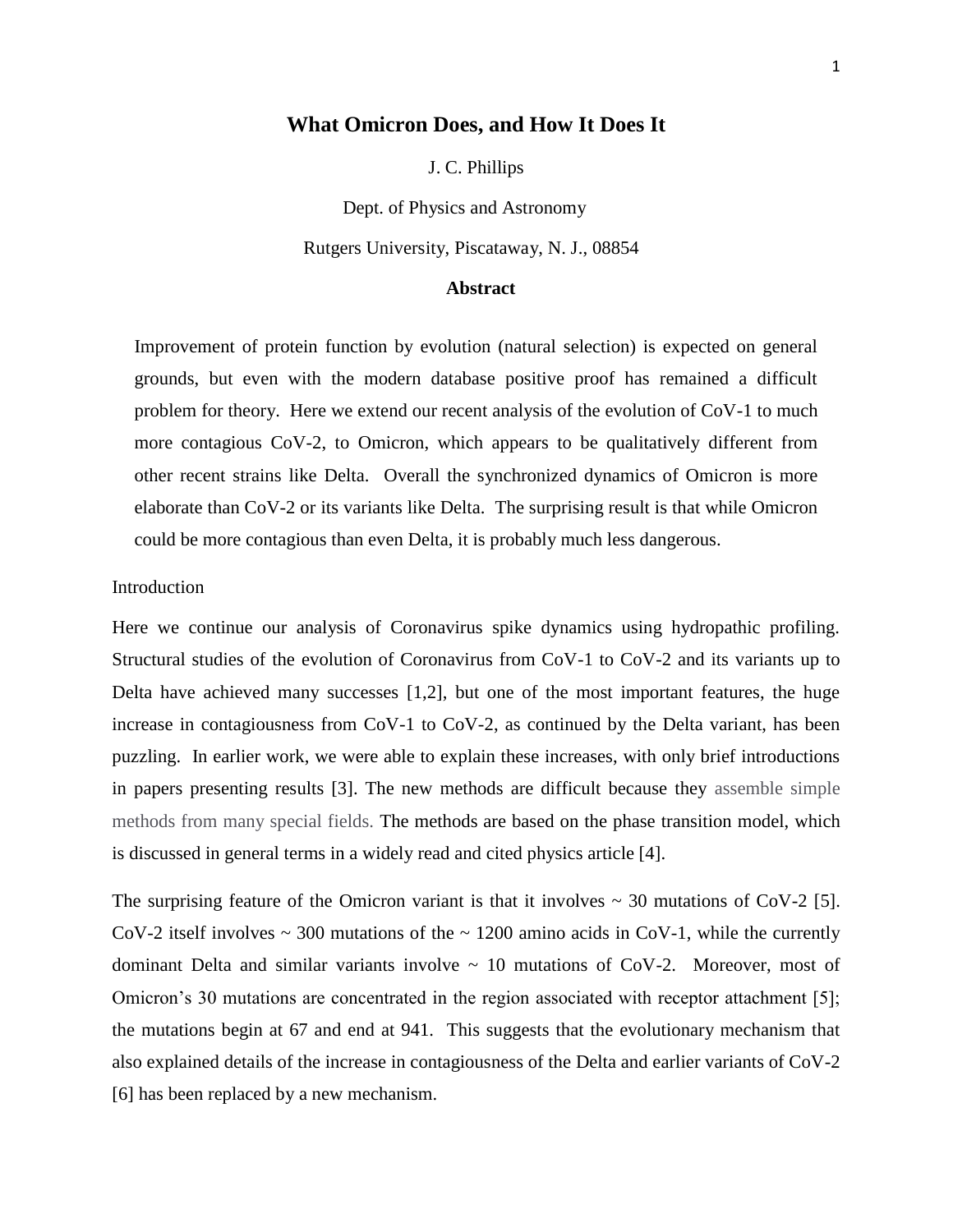#### Results

Earlier work showed that the increases in contagiousness that began with CoV-2 are correlated with the leveling of hydrophilic edges in hydropathic profiles  $\Psi(aa, W)$  based on the MZ hydrophobicity scale associated with second-order phase transitions [3,4,6]. . Level sets have been used by James Sethian, an applied mathematician, to study interface propagation and assembly in many systems, including fluid mechanics, semiconductor manufacturing, industrial inkjets and jetting devices, shape recovery in medicine, and medical and biomedical imaging [7]. He also uses the ancient Voronoi topological construction to separate and organize interfaces [8], much as [9] did to separate amino acid hydropathicities. These multiple and diverse applications suggest that level sets can also be useful in quantifying evolutionary trends in protein dynamics.

The early CoV work is summarized in Fig. 1, which shows the hydrophilic edge leveling as a function of W for CoV-1 to Delta. The leveling accelerates attachment through dynamical synchronization [3]. Maximum leveling occurs in CoV-2 and variants at  $W = 39$ . The important edges in Ψ(aa, 39) are found in CoV-2 (Uniprot P0DTC2) at 7, 377; 1, 455; 8, 507; 2, 572; 3, 692; 4, 792; 5, 937; 6, 1156.

As before, we begin our search by profiling the hydropathic shape  $\Psi(aa, W)$  of the new Omicron strain. The best profiles were again obtained using the MZ scale [9] and a sliding window of width  $W = 39$  [3,4,6]. Because Omicron originated in Botswana, which is adjacent to South Africa, we used as a reference sequence the South African strain B.1.351 [10]. The results in the attachment region are shown in Fig 2. There is a large qualitative difference between the two profiles. Fortunately the new features of the Omicron profile are explained by a small extension of the "level set" method [7,8] used to quantify the contagiousness of CoV-2 up through Delta including the South African strain B.1.351 [3,4,6]. The additional mutations in Omicron have leveled the two hydrophobic maxima (edges 7,8) near the static receptor binding domain [9]. The leveling of both groups is maximized at  $W = 39$ , as shown in Fig. 4. At  $W = 39$  it is accurate to  $\sim$  1%.

A curious feature of the Omicron data is that leveling occurs at  $W = 39$  again, just as in CoV-2 and its variants like Delta. This suggests that there could be further leveling in Omicron, perhaps at a harmonic like W = 79. The profiles of  $\Psi(aa,79)$  for the South African strain B.1.351 and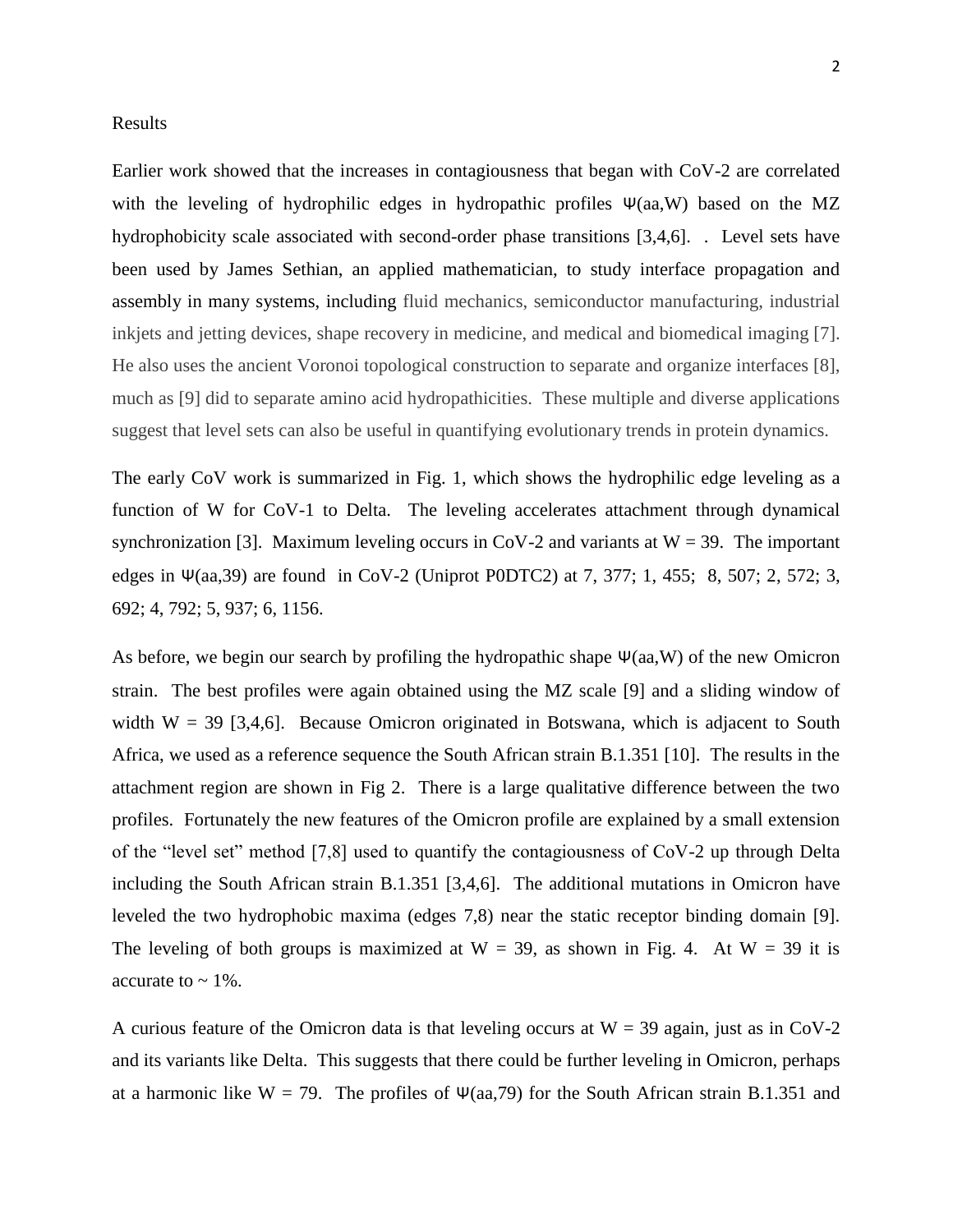Omicron are compared in Fig. 5, which shows that there are four hydrophobic edges that are level in Omicron, but not in SA. Edges 9 (near 361) and 10 (near 629) are in S-1, whereas 11 (near 878) and 12 (near 1096) are in S-2. Edges 9-12 are level to 2%, which is excellent for such a large W. Values of W near 79 gave edges that are less level.

### Discussion

CoV is cleaved into S-1 and S-2 near hydrophilic edge 3. CoV-2 is distinguished from CoV-1 by its greatly increased contagiousness, which was explained in [3] as a result of improved synchronization of six edges, including edges 1-3 in S-1, and edges 4-6 in S-2. As shown in Fig. 3, Omicron has lost the 4,5 edge synchronization, while improving the leveling of edges 1,2 and especially 3. It has also added a pair of level hydrophobic edges 7 and 8. Structural studies [11] have suggested that the narrow receptor binding domain, RBD, is supported by a core from 333- 527, with a secondary structure of a twisted five-stranded antiparallel β sheet (β1, β2, β3, β4 and β7) with short connecting helices and loops. Between the β4 and β7 strands in the core, there is an extended insertion containing the short  $\beta$ 5 and  $\beta$ 6 strands,  $\alpha$ 4 and  $\alpha$ 5 helices and loops. This extended insertion is the RBM, which contains most of the contacting residues of SARS-CoV-2 that bind to ACE2. It appears that the hydrophobic edges 7 and 8 cut off the dynamics of this secondary core from the rest of S-1 below 333.

These 1-8 leveling differences in Ψ(aa,39) between CoV-2 South Africa and Omicron are numerous and accurate to  $\sim$  1%. They are not only consistent with the observation that most of the Omicron mutations are concentrated in the receptor and receptor core region, but also the Omicron mutations in S-2 have desynchronized its dynamics. Moreover, as shown in Fig. 4, Omicron leveling, although removed from S-2 and concentrated in the core region, still uses the same nonlinear standing wave length  $W = 39$  used by CoV-2 and its earlier variants, up to and including Delta. The same wave length synchronizes Omicron dynamics from 300 to 1200 aa. This is reminiscent of the dynamical water film waves that transport energy over a length of 1500 aa in the motor protein dynein [12]. In both cases the wave enables domains to move coherently across most of a topologically long, slender protein. Dynein moves along microtubules. Identifying these waves is possible because [9] discovered 20 fractals, one for each protein amino acid. Fractals are the latest feature of modern statistical physics. [13].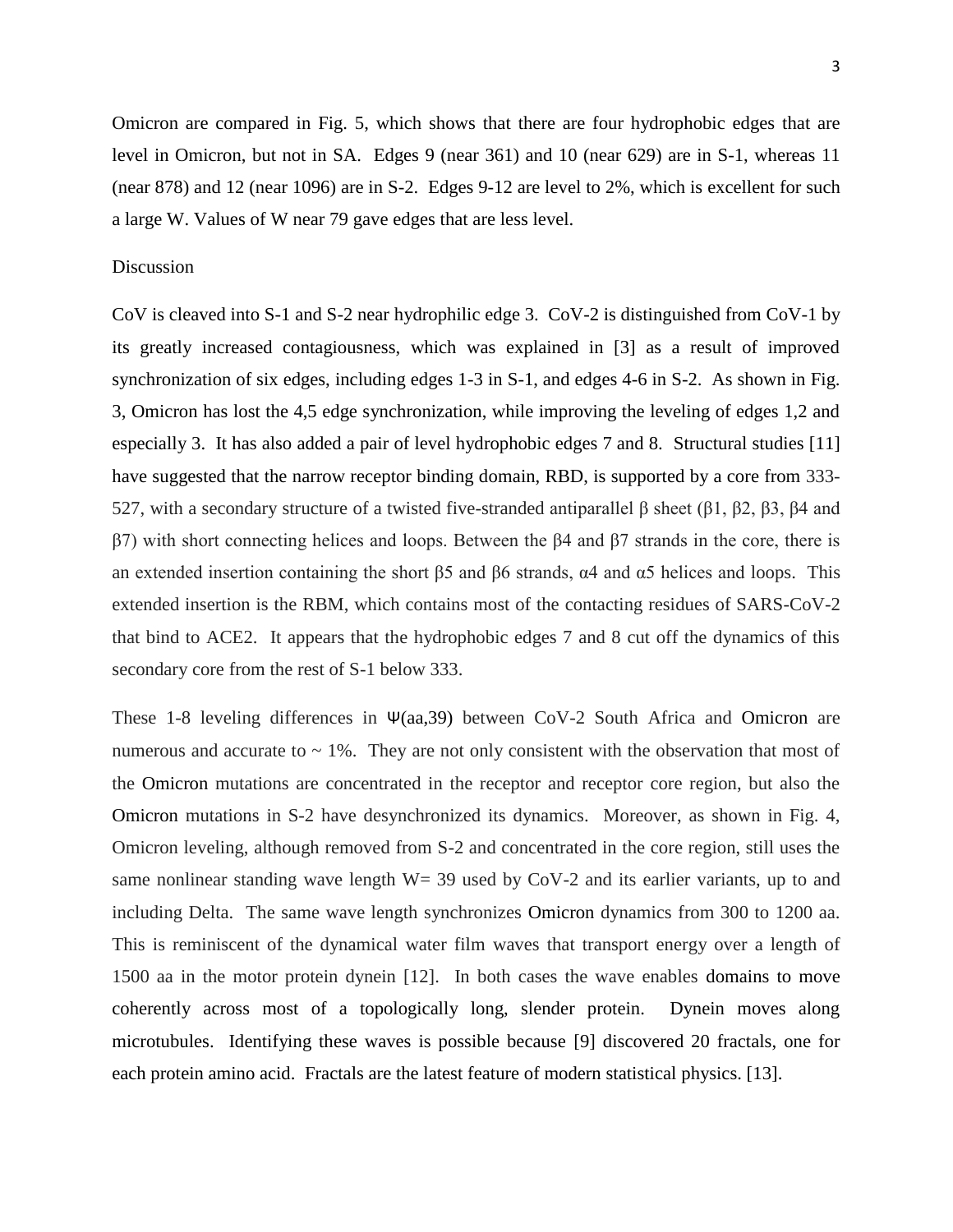The unexpected leveling of edges 9-12 in  $\Psi$ (aa,79) can be interpreted as providing additional stability of S-1 (edges 9,10) against S-2 (edges 11,12) after the concentration in  $\Psi$ (aa,39) of level edges in S-1. Overall the synchronized dynamics of Omicron, which uses 12 level edges, is more elaborate than CoV-2 or its variants like Delta.

Evolution of CoV-2 occurred in a large, crowded Chinese city, whereas Delta probably evolved in a similarly large and crowded Indian city. There are no similar cities in Botswana, so how could such a remarkable strain as Omicron have evolved there? It might have happened during a heavy downpour, when natives crowded together for shelter [14]. Omicron could then have preferentially attached itself to the upper respiratory tracts, expelled to aerosols, and been rapidly spread through the country. Also the mutation D614G, previously proposed [3] as stabilizing CoV-2 in aerosols, is among the Omicron mutations. It has also been suggested that the insertion mutation 214EPE may have been obtained from the common cold [15], consistent with the downpour mechanism.

It is often supposed that a new strain must be more dangerous than an older strain, because it is more contagious. Omicron could be more contagious than Delta, although the latter has evolved in crowds in large cities. However, because Omicron is less synchronized in S-2, above the cleavage site, it should be less effective in forming trimeric fusion units [1], and therefore it could be less dangerous. Note: phase transition methods are useful in discussing CoV vaccines [16]. Specifically they explain the destructive interference of interdomain disulfide bonds when introduced into CoV to stabilize vaccines [2].

# **References**

1. Walls, AC Park, Y-j Tortorici, MA Wall, A McGuire, AT Vessler, D Structure, function, and antigenicity of the SARS-CoV-2 spike glycoprotein. Cell **181**, 281-292 (2020).

2. Hsieh, C-L Godsmith, JA Schaub, JM et al. [Structure-based](https://apps-webofknowledge-com.proxy.libraries.rutgers.edu/full_record.do?product=WOS&search_mode=GeneralSearch&qid=1&SID=7DL4EHgJ6FvfJHcSYTx&page=1&doc=1) design of prefusionstabilized [SARS-CoV-2 spikes.](https://apps-webofknowledge-com.proxy.libraries.rutgers.edu/full_record.do?product=WOS&search_mode=GeneralSearch&qid=1&SID=7DL4EHgJ6FvfJHcSYTx&page=1&doc=1) Science **369**, 1501-1505 (2020).

3. Phillips, JC [Synchronized attachment and the Darwinian evolution of Coronaviruses CoV-1](https://arxiv.org/abs/2008.12168)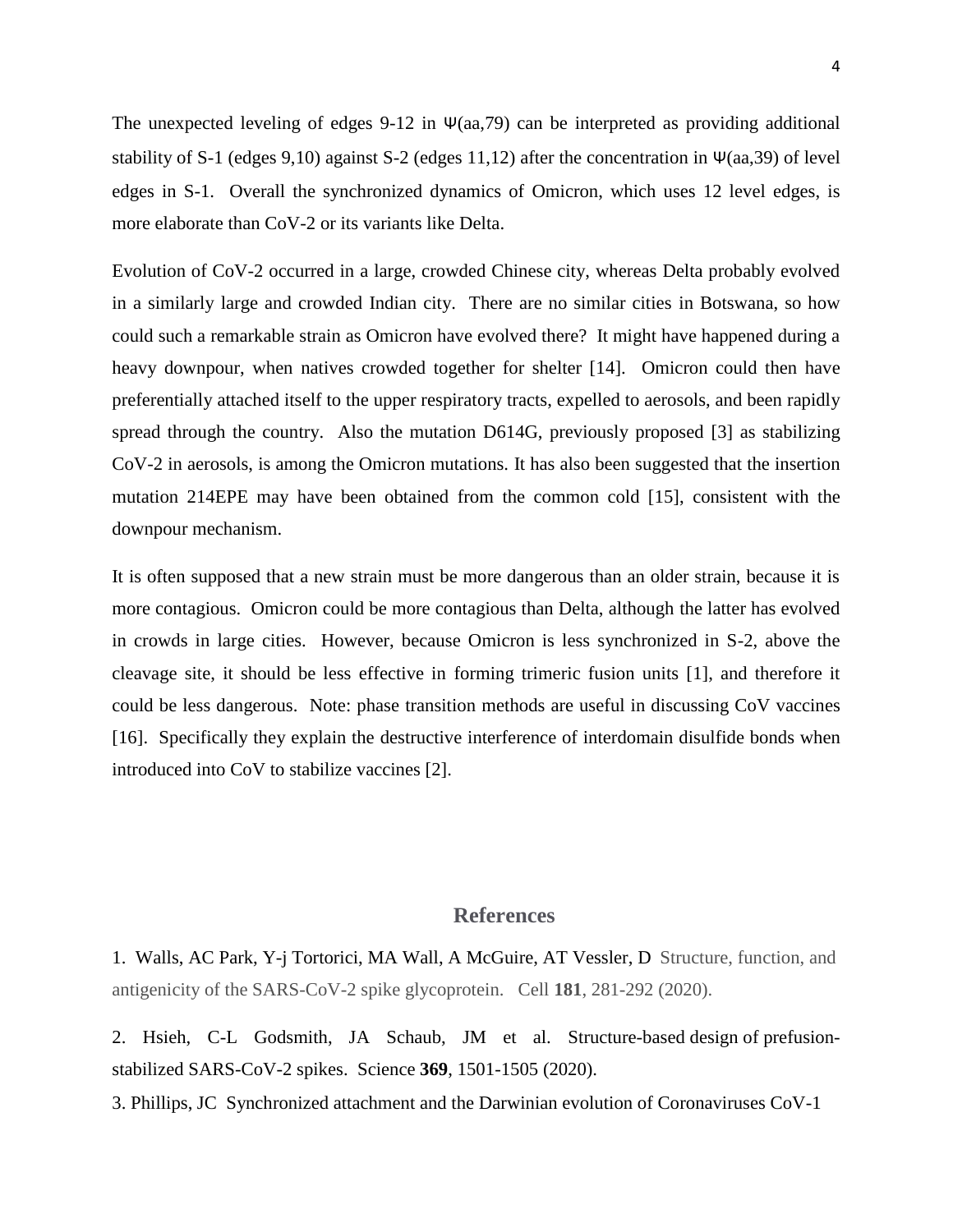[and CoV-2.](https://arxiv.org/abs/2008.12168) arXiv2008.12168 (2020); Phys. A **581**, 126202 (2021).

4. Munoz, MA Colloquium: Criticality and dynamical scaling in living systems. Rev. Mod. Phys. **90**, 031001 (2018).

5. Anon, SARS-CoV-2 Omicron variant. Wikipedia (11/26/2021).

6. Phillips, JC Moret, M (…) Chow, C Phase transitions may explain why SARS-CoV-2 spreads so fast and why new variants are spreading faster. bioRxiv 2021.02.16.431437.

7. James Sethian,<http://www.nasonline.org/member-directory/members/3000732.html>

8. Saye, RI Sethian, JA The Voronoi implicit interface method for computing multiphase physics. Proc. Nat. Acad. Sci. (USA) **49**, 19498-19503 (2011).

9. Moret, MA Zebende, GF Amino acid hydrophobicity and accessible surface area. Phys. Rev. E **75**, 011920 (2007).

10. Tegally, H Wilkinson, H Giovanetti, M et al. Emergence and spread of a new severe respiratory synydrome-related coronavirus 2 (SARS-CoV-2) lineage with multiple spike mutations in South Africa. medRxiv 12.21.20248640 (2020).

11 Lan, J Ge, J (…) Wang, X Structure of the SARS-CoV-2 spike receptor-binding domain bound to the ACE2 receptor. Nature **581**, 215-220 (2020).

12. Phillips, JC Self-Organized Networks, Darwinian Evolution of Dynein Rings, Stalks and Stalk Heads. Proc. Nat. Acad. (USA) **117**, 7799-7802 (2020).

13**.** Stanley, E.; Taylor, E. Fractals in Science. Springer (1994).

14. Botswana: Heavy downpours cripple Sefhophe (2/09/21). https://allafrica.com/stories.

15. Venkatakrishnan, A Anand, P (…) Soundarajan, V Omicron variant of SARS-CoV-2 harbors a unique insertion mutation of putative viral or human genomic origin. OSF Preprints (12/02/21).

16. Moret, MA Zebende, G Phillips, JC Why and How Coronavirus Has Evolved to Be Uniquely Contagious, with Uniquely Successful Stable Vaccines. arXiv 2107.07047 (2021).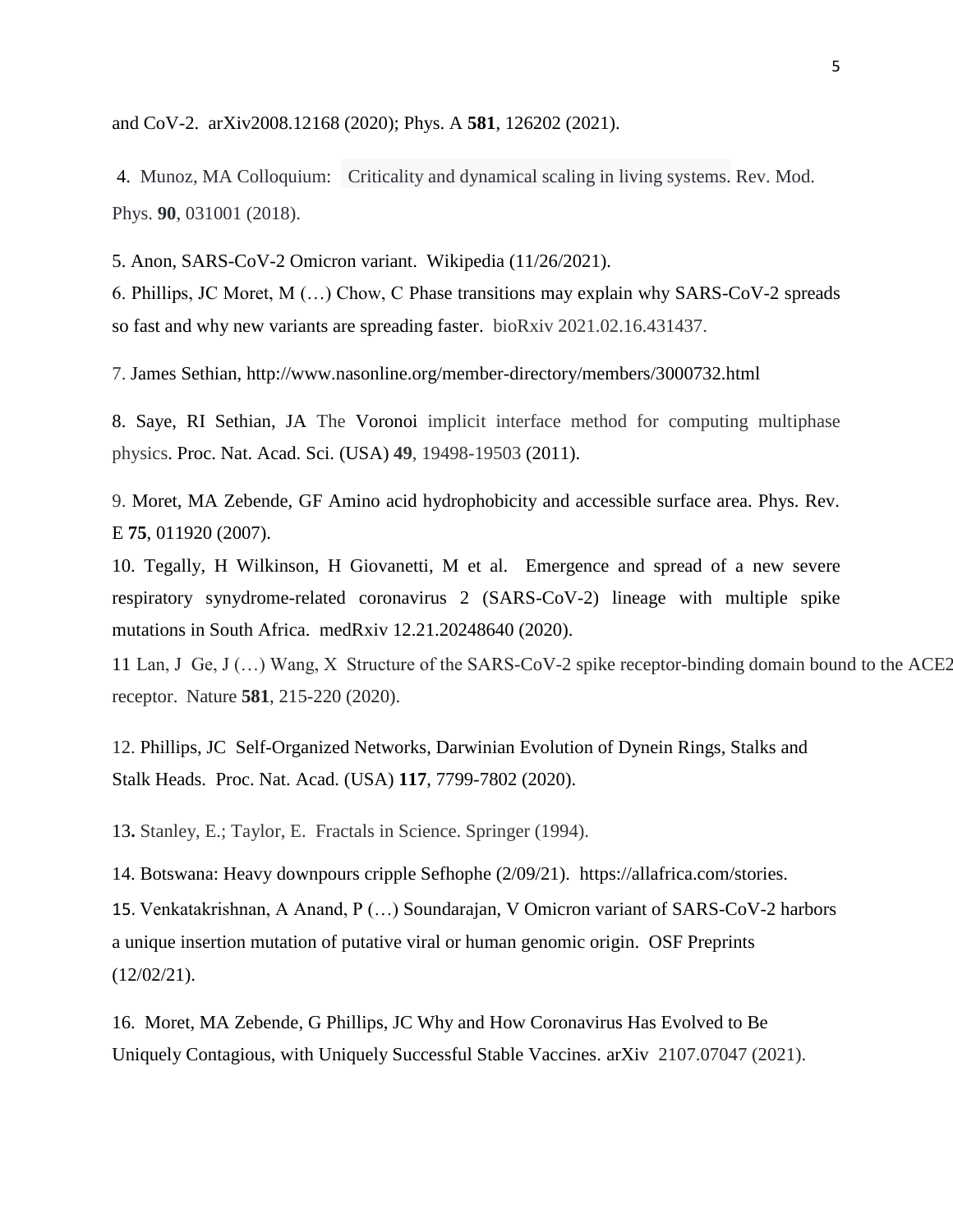

Fig. 1. The average deviations of six hydrophilic edges near 456, 572, 692,792, 937 and 1163 in Ψ(aa,W) (or hydropathy) as a function of W. The 300 mutations in CoV-2 changed the leveling of these edges qualitatively, creating a single deep minimum at  $W = 39$ . The method used to estimate the optimal value of W used in [3] is replaced here by a much more thorough search for extrema using a Julia code that is available at [https://github.com/ccc1685/SARS-CoV-2-Spike.](https://github.com/ccc1685/SARS-CoV-2-Spike) Here Alpha refers to the UK strain, and Delta to the India strain. The smallest value of hydropathy in these two strains is about 10x smaller than in CoV-1.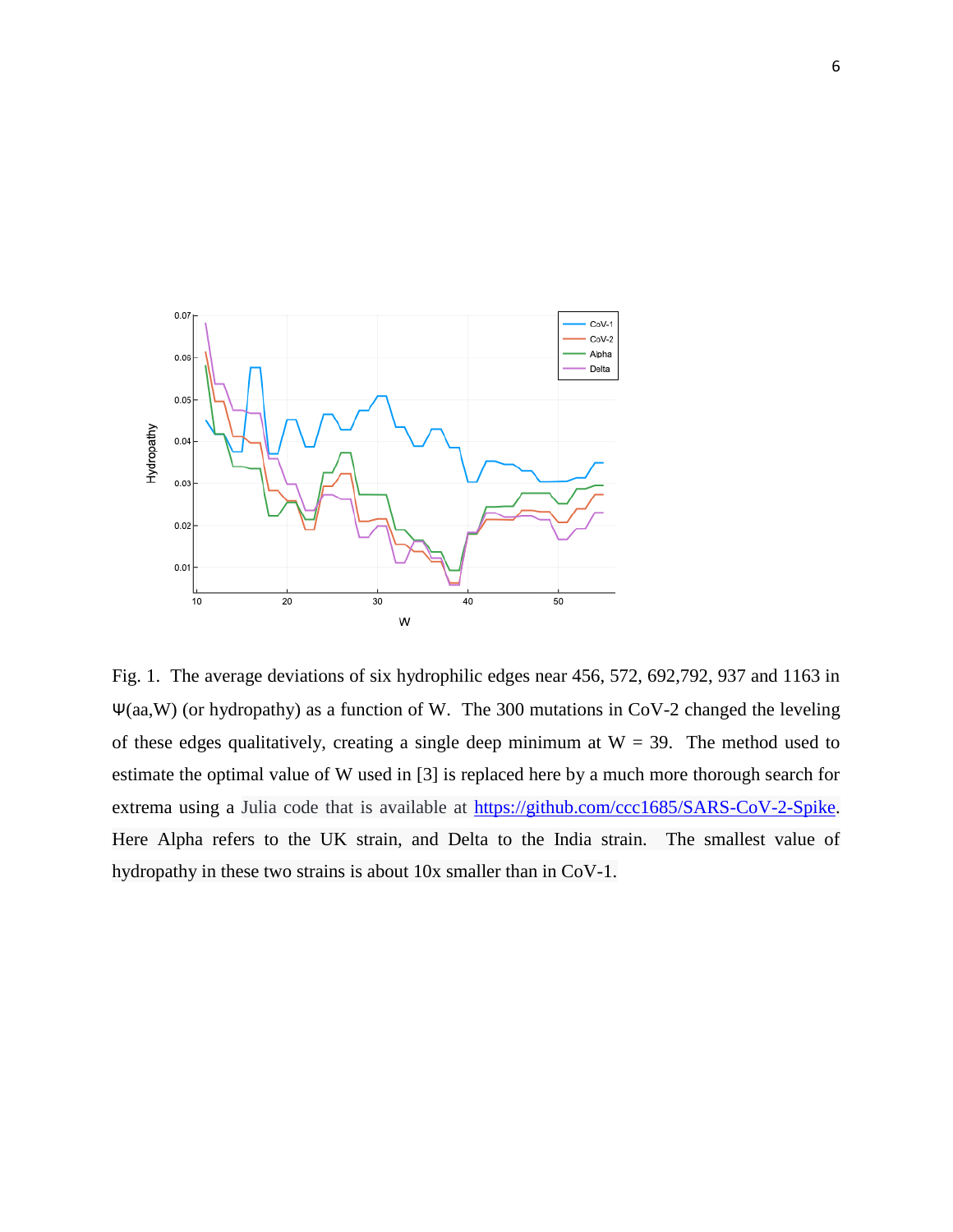

Fig. 2. Comparison of South Africa (2020) strain with Omicron strain (2021). The Ψ(aa,39) profiles are slightly misaligned for clarity. The hydrophilic edges 1-3 in South Africa have become more hydrophilic and are more level in Omicron. Peaks 7 and 8 were far from level in South Africa, but are 10x more level in Omicron.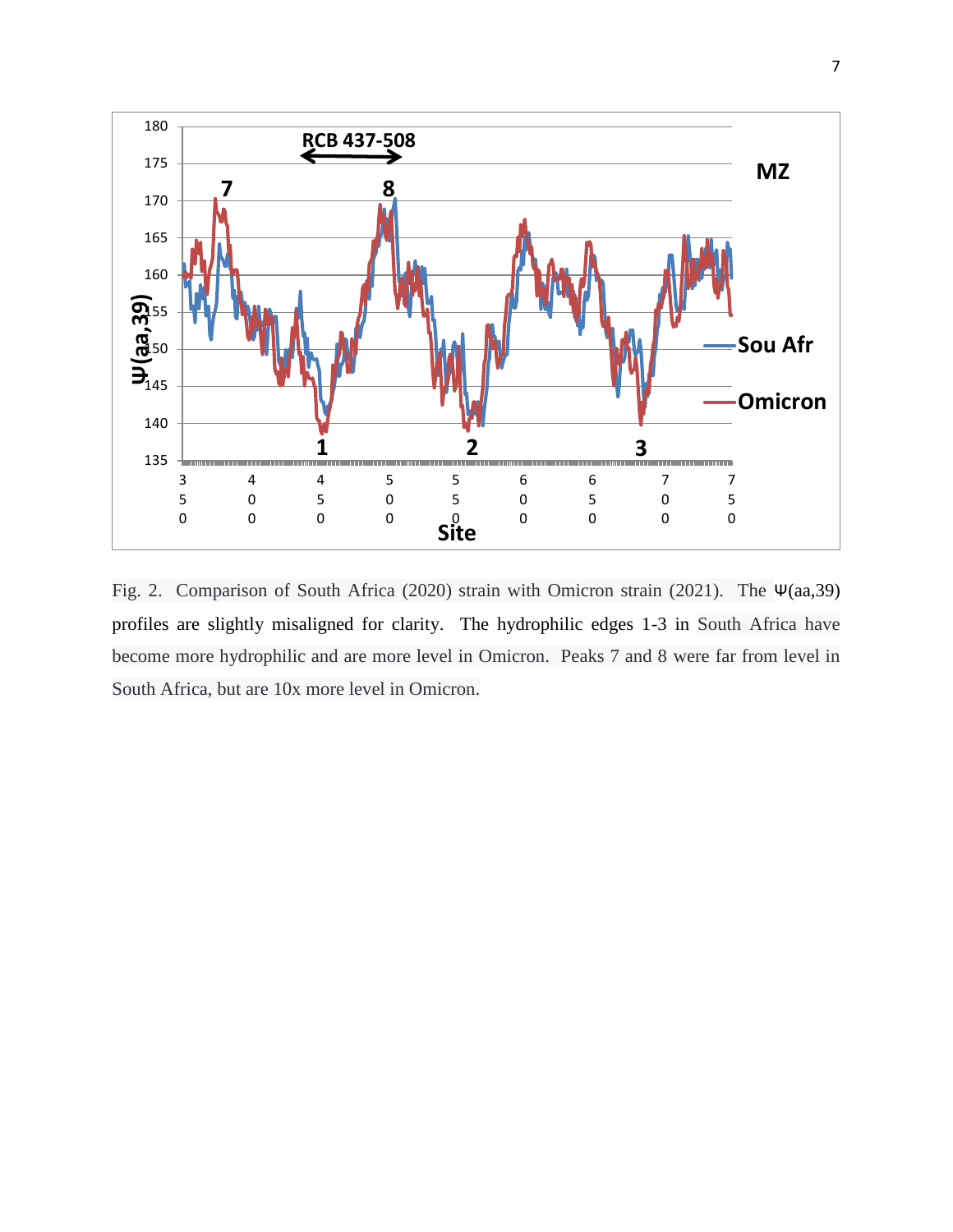

Fig. 3. Overall profiles of South Africa and Omicron. While the three hydrophilic edges 1-3, together with two hydrophobic edges, have become more level in Omicron, the additional S-2 hydrophilic edges 4,5 that were level in CoV-2 and Delta , are no longer level with 1-3 in Omicron. Thus the accelerated dynamics, which was previously spread over a wide range from sites 400 to 1200, is localized in the receptor region 350 - 600, and is correlated to the S1-S2 cleavage site 681-684 near edge 3. Note also that the now synchronized hydrophobic edges 7 (at 355) and 5 (at 477) are close to the narrowly defined receptor binding domain RCB [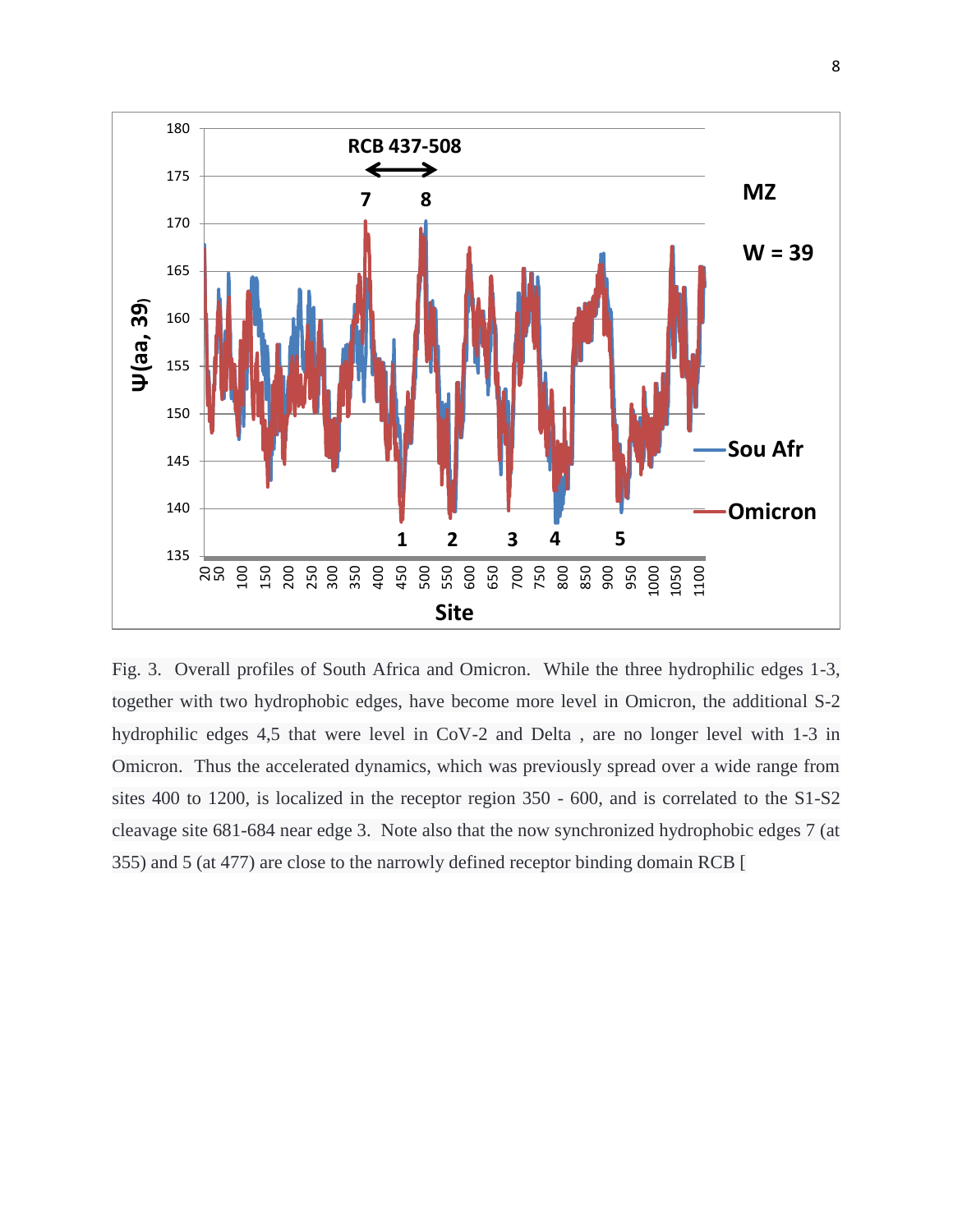

Fig. 4. Tuning of hydrophilic edges (1-3 in Figs. 2 and 3) and hydrophobic edges (7 and 8) with sliding window width W in Omicron. The leveling is best at  $W = 39$  for both groups. The mean deviations 0.3 (philic) and 0.4 (phobic) at  $W = 39$  are  $\sim 1\%$  of the separation of the two groups.